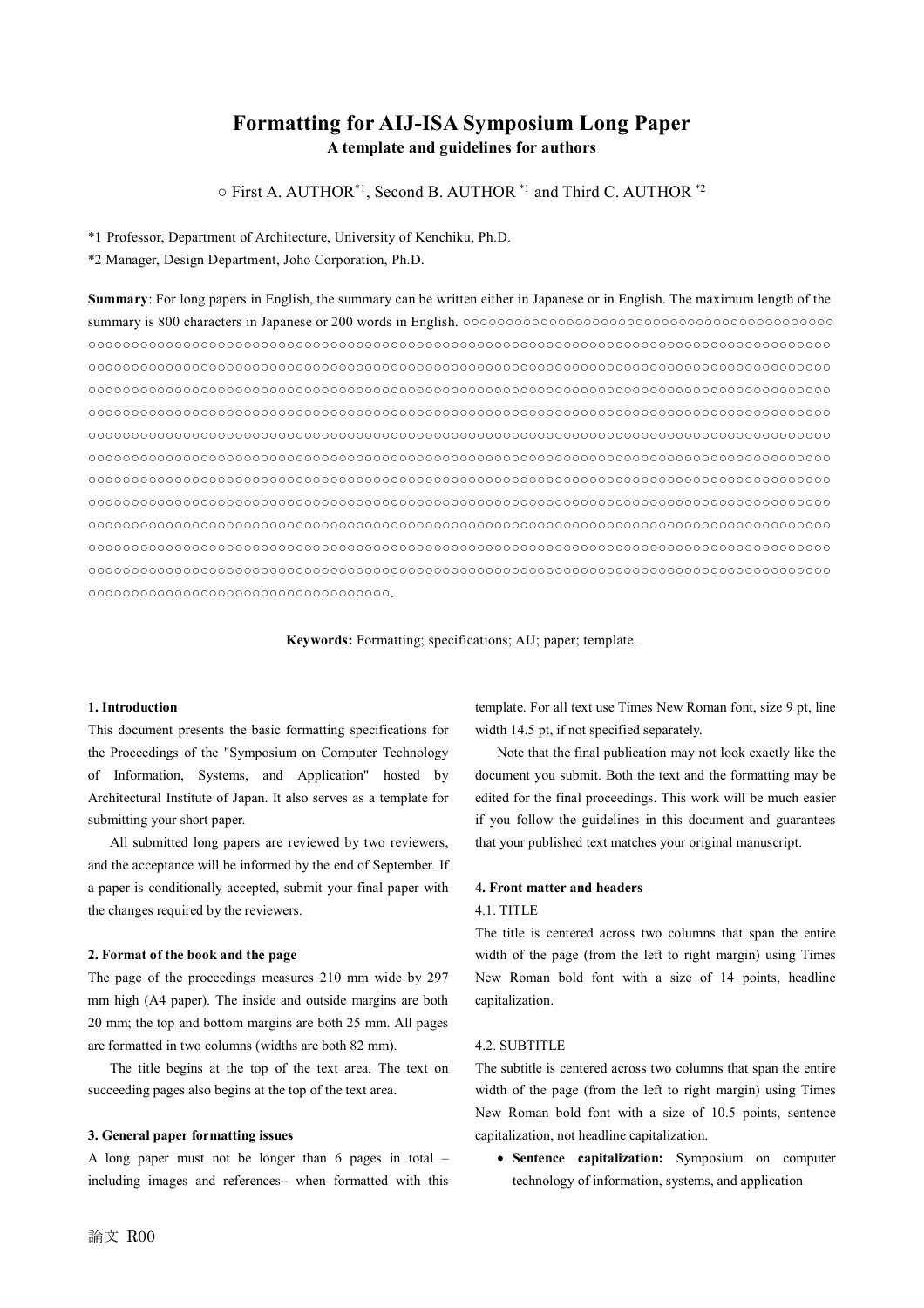• **Headline capitalization:** Symposium on Computer Technology of Information, Systems, and Application

### 4.3. AUTHORS' NAMES

Authors' given names should precede their family names. They are centered using Times New Roman font with a size of 10.5 points, head capitalization. For the presenter at the symposium, the mark ○ should be given. Space before one line.

### 4.4. AFFILIATION

Each author's affiliation should consist of the name of the institution and the title. They are positioned at the left margin using Times New Roman font with a size of 9 points, headline capitalization. Use numbers to match names and affiliations.

Affiliation is e.g. the University, but not the department, school or institute: e.g. "Asian University". Space after one line.

## 4.5. SUMMARY

For long papers in English, the summary can be written either in Japanese or in English. The maximum length of the summary is 800 characters in Japanese or 200 words in English.

## 4.6. KEYWORDS

You may list up to six keywords. The first is capitalized. The keywords are separated by semicolons and terminated with a period. They are centered across two columns that span the entire width of the page (from the left to right margin). Space one line before the keywords. Space two lines after them.

### **5. Headings**

### 5.1. FIRST-LEVEL HEADINGS

First-level headings are numbered (1, 2, 3, …) and followed by a full stop. Any 'Introduction' shall be included in the numbering. They use Times New Roman bold font with a size of 9 points, sentence capitalization, not headline capitalization. Space before: one line (except at the beginning of a section)

### 5.2. SECOND-LEVEL HEADINGS

Second-level headings are numbered (e.g., x.1, x.2, x.3, ...) and followed by a full stop. They use Times New Roman font with a size of 9 points, all caps. Space before: one line (except at the beginning of a section).

### 5.3. THIRD-LEVEL HEADINGS

Third-level headings are numbered (e.g., x.x.1, x.x.2, x.x.3, …) and followed by a full stop. They use Times New Roman italic font with a size of 9 points, sentence capitalization, not headline capitalization. Space before: one line (except at the beginning of a section).

# **6. Text**

# 6.1 TEXT

The first paragraph of text following a heading is not indented. It is the root style of all other paragraph styles in this document.

All except the first paragraphs of text have an indent of 5 mm.

#### 6.2. BULLET LISTS

Bullet lists consist of two or more consecutive paragraphs (each marked by a bullet) separated from the text preceding and following. See in 4.2 and 7.

- **Bullet paragraph**: left indent 10 mm.
- **Bullet paragraph**: left indent 10 mm.

## 6.3. FIGURES

Figures should be numbered and inserted into the text after the first reference to it (Figure 1). They should have one line of space before the figure and after the caption (except at the end of a section). There is no space between the image and the caption. The caption for a figure goes below the figure. Do not use a table into which you insert images. Create one image that includes all images at once. Figures should fit within the column width of 82 mm or within the type area width of 170 mm.



Figure 1. This is the caption of a figure. It goes below the figure.

# 6.4. TABLES

Tables should be numbered and inserted into the text after the first reference to it (Table 1). They should have one line (12 pt) of space before the caption and after the table (except at the end of a section). The caption for a table goes above the table. The table should fit within the column width of 82 mm or within the type area width of 170 mm. The table-body-text shall use Times